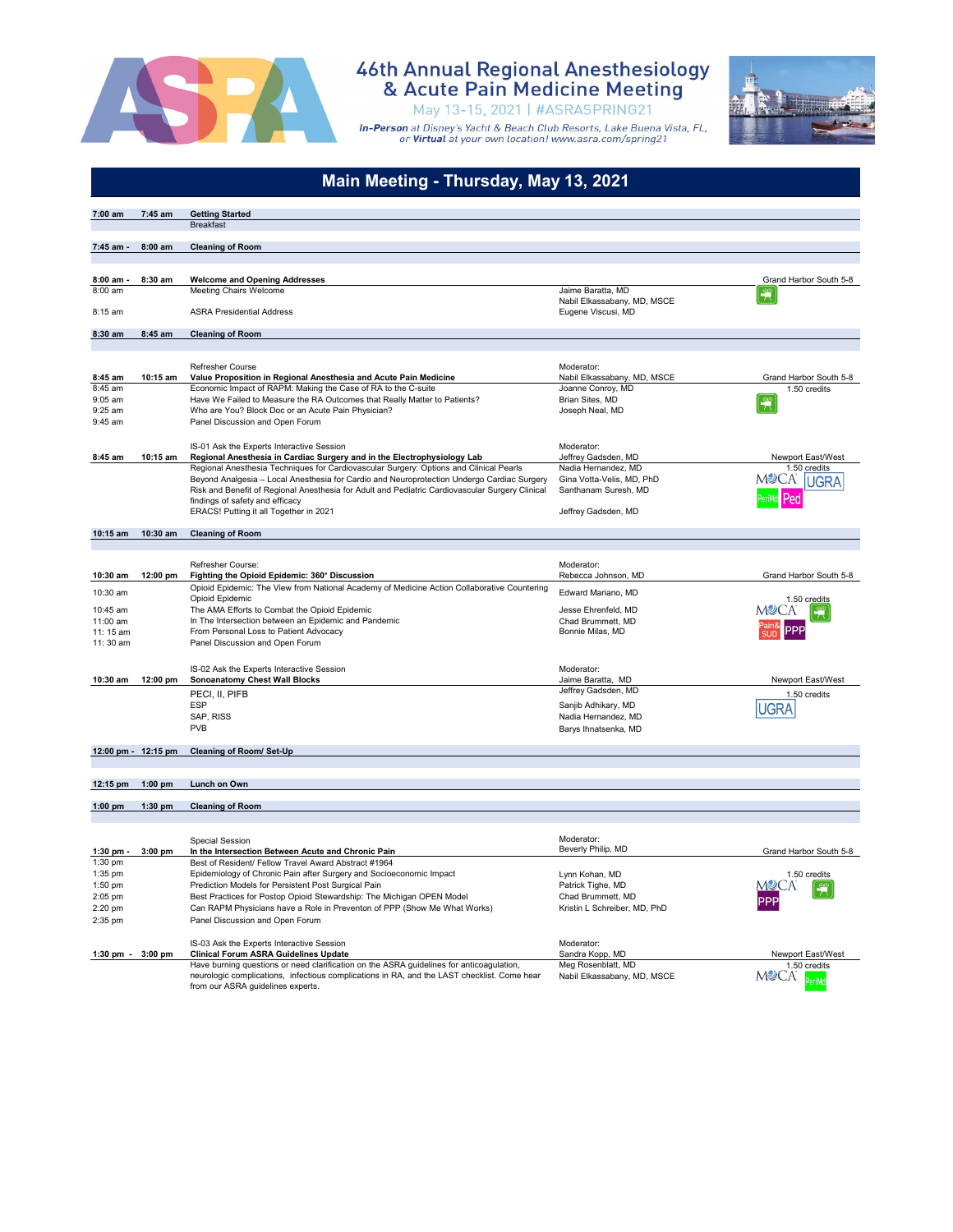

May 13-15, 2021 | #ASRASPRING21

**In-Person** at Disney's Yacht & Beach Club Resorts, Lake Buena Vista, FL,<br>or **Virtual** at your own location! www.asra.com/spring21



**3:00 pm 3:15 pm Break and Refreshments in Foyer**

|           |           | Special Session                                                                        | Moderators:                      |                        |
|-----------|-----------|----------------------------------------------------------------------------------------|----------------------------------|------------------------|
| $3:15$ pm | 4:45 pm   | <b>Multi-Society Updates</b>                                                           | Eugene Viscusi and Samer Narouze | Grand Harbor South 5-8 |
| $3:15$ pm |           | ASA                                                                                    | Beverly Philip, MD               | 1.50 credits           |
| $3:30$ pm |           | <b>ESRA</b>                                                                            | Thomas Volk                      |                        |
| $3:45$ pm |           | SOAP                                                                                   | Ruthi Landau, MD                 |                        |
| $4:00$ pm |           | AMA                                                                                    | Jesse Ehrenfeld, MD              |                        |
| 4:15 pm   |           | Panel Discussion and Open Forum                                                        |                                  |                        |
|           |           | IS-04 Ask the Experts Interactive Session                                              |                                  |                        |
|           |           | Practice Management Portfolio: Outcome Measures/Merit-Based Incentive Payment System   |                                  |                        |
| $3:15$ pm | 4:45 pm   | (MIPS) and Shared Accountability Measures                                              | David Provenzano, MD             | Newport East/West      |
|           |           | Overview of the Current and Future Payment Models                                      | Edward Mariano, MD               | 1.50 credits           |
|           |           | What are the Acute Pain Quality Metrics in Hospitalized Patients                       | Shalini Shah, MD                 |                        |
|           |           | Implementing a Quality Program in Your Regional Anesthesia and Pain Medicine Practice: |                                  |                        |
|           |           | <b>Challenges and Solutions</b>                                                        | Jennifer Noerenberg, MD          |                        |
|           |           | The Transition to New Sites of Service: The Ambulatory Surgical Center                 | David Provenzano, MD             |                        |
| 4:45 pm - | $6:00$ pm | <b>Exhibit Hall Grand Opening</b>                                                      |                                  |                        |
|           |           | Free to all attendees, 21 and over only                                                |                                  |                        |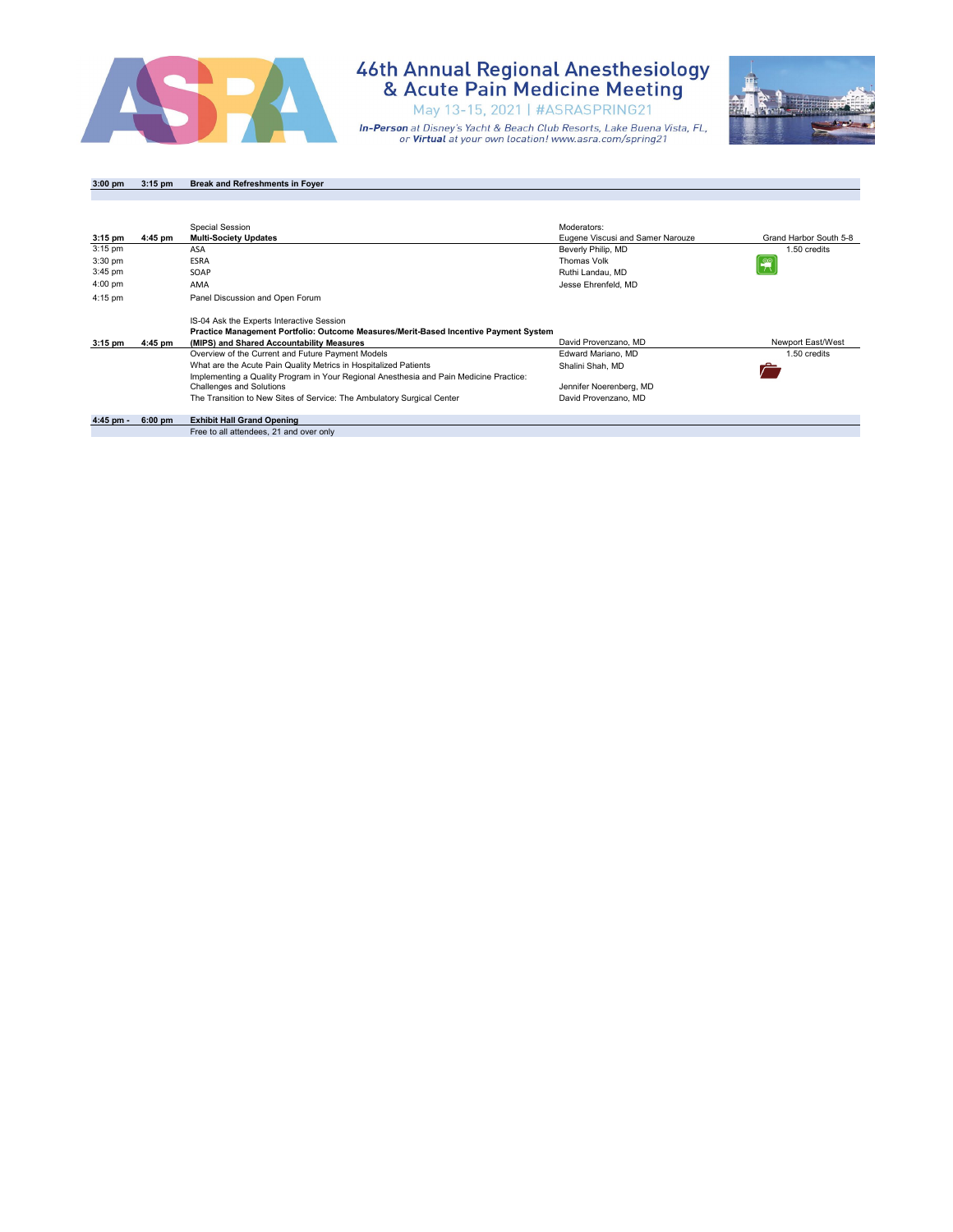

May 13-15, 2021 | #ASRASPRING21



|                                                         |           | Main Meeting - Friday, May 14, 2021                                                                                                                                                                                                                                                                                                                 |                                                                                                     |                                                  |
|---------------------------------------------------------|-----------|-----------------------------------------------------------------------------------------------------------------------------------------------------------------------------------------------------------------------------------------------------------------------------------------------------------------------------------------------------|-----------------------------------------------------------------------------------------------------|--------------------------------------------------|
| $6:30$ am                                               | $7:30$ am | <b>ASRA Morning Run</b>                                                                                                                                                                                                                                                                                                                             |                                                                                                     | Meet in the Yacht<br><b>Hotel Lobby</b>          |
| 7:00 am -                                               | 7:45 am   | Non-CME Ancillary Event by Avanos (breakfast included)<br>Bringing to Light the True Data Behind Long-Acting Locals                                                                                                                                                                                                                                 |                                                                                                     | Grand Harbor South 5-8                           |
| 7:00 am                                                 | 7:45 am   | <b>Getting Started</b>                                                                                                                                                                                                                                                                                                                              |                                                                                                     |                                                  |
|                                                         |           | Breakfast, Exhibition, ePosters                                                                                                                                                                                                                                                                                                                     |                                                                                                     |                                                  |
| 7:45 am -                                               | $8:00$ am | <b>Cleaning of Room</b>                                                                                                                                                                                                                                                                                                                             |                                                                                                     |                                                  |
| 8:00 am -                                               | $9:30$ am | <b>Special Session</b><br>ASRA Perioperative Medicine SIG: Regional Anesthesia and Pain Medicine as an Integral<br><b>Component of Enhanced Recovery After Surgery (ERAS)</b>                                                                                                                                                                       | Moderator:<br>Sandra Kopp, MD                                                                       | Grand Harbor South 5-8                           |
| 8:00 am<br>8:20 am<br>8:40 am<br>$9:00$ am              |           | Best Abstract Infographic #2083<br>The Science of Enhanced Recovery Protocols<br>Why Anesthesiologists Should Lead ERAS Protocols<br>ERAS: Is It One Size Fits All?<br>Panel Discussion and Open Forum                                                                                                                                              | Henrik Kehlet, MD<br>Eric Schwenk, MD<br>Meg Rosenblatt, MD                                         | 1.50 credits<br>M⊉CA                             |
| 8:00 am -<br>8:00 am<br>8:20 am<br>8:40 am<br>$9:00$ am | $9:30$ am | PS-01b Parallel Session<br>Sonoanatomy (Abdominal Wall Blocks: Between Evidence and Pseudo Science)<br>Blocks of the Anterior and Lateral Abdominal Wall<br>QLBlock (1 thru 10), Curb your Enthusiasm<br>Stage Scanning of a Live Model to be Followed by a Discussion with the Audience<br>Panel Discussion and Open Forum                         | Moderator:<br>Jeffrey Gadsden, MD<br>Robert Maniker, MD<br>Linda Le-Wendling, MD<br>Nadia Hernandez | Newport East/West<br>1.50 credits<br><b>UGRA</b> |
| $9:30$ am -                                             | 10:15 am  | Break in Exhibit Hall/ Cleaning of Room<br>Refreshments, Exhibition, ePosters                                                                                                                                                                                                                                                                       |                                                                                                     |                                                  |
| 10:15 am - 11:45 am<br>10:15 am<br>10:20 am<br>10:35 am |           | PS-02a Parallel Session<br>Regional Anesthesia and Pain Medicine Between Translational Science and Clinical<br>Practice<br>Best of Meeting Abstract #1956<br>New Opioids, New Opioid Receptors<br>Pharmacogenetics and Opioid Metabolism (On the Verge of Personalized Pain Management)                                                             | Moderator:<br>Steven Cohen, MD<br>Carlos Pino, MD<br>Gina Votta-Velis, MD                           | Grand Harbor South 5-8<br>1.50 credits<br>MYCA   |
| 10:50 am<br>11:05 am<br>11:20 am                        |           | Review of Extended Release Local Anesthetics<br>The Role of Nerve Stimulation and Cryo-analgesia in Regional Anesthesia and Pain Medicine<br>Panel Discussion and Open Forum<br>PS-02b Parallel Session                                                                                                                                             | Rebecca Johnson, MD<br>Brian Ilfeld, MD<br>Moderator:                                               |                                                  |
| 10:15 am - 11:45 am<br>10:15 am                         |           | <b>Buprenorphine Panel</b><br>Opioid Use Disorder and Buprenorphine                                                                                                                                                                                                                                                                                 | Eugene Viscusi, MD<br>Eugene Viscusi, MD                                                            | Newport East/West<br>1.50 credits                |
| 10:30 am<br>10:45 am<br>11:00 am<br>11:15 am            |           | Pharmacology of Buprenorphine<br>Multi-Society Buprenorphine Guidelines<br>Perioperative Approach of the Patient on Buprenorphine<br>Panel Discussion and Open Forum                                                                                                                                                                                | Chad Brummett, MD<br>Lynn Kohan, MD<br>Jaime Baratta, MD                                            | MYCA                                             |
| 11:45 am                                                | 12:00 pm  | <b>Cleaning of Room</b>                                                                                                                                                                                                                                                                                                                             |                                                                                                     |                                                  |
| 12:00 pm - 12:45 pm                                     |           | Non-CME Ancillary Events by Baudax Bio, Inc. (lunch included)<br>The Role of a Once-Daily Intravenous Non-opioid Option                                                                                                                                                                                                                             |                                                                                                     | Grand Harbor South 5-8                           |
| or<br>11:45 am - 1:00 pm                                |           | Lunch On Own                                                                                                                                                                                                                                                                                                                                        |                                                                                                     |                                                  |
| $12:45 \text{ pm}$                                      | $1:00$ pm | <b>Cleaning of Room</b>                                                                                                                                                                                                                                                                                                                             |                                                                                                     |                                                  |
| $1:00$ pm<br>1:00 pm                                    | $2:30$ pm | PS-03a Parallel Session<br><b>ASRA/ESRA Panel</b><br>The Consensus Nomenclature Project for Truncal Blocks<br>Best of Meeting Abstract #2076                                                                                                                                                                                                        | <b>Moderator:</b><br>Sandra Kopp, MD/ Edward Mariano, MD                                            | Grand Harbor South 5-8                           |
| $1:05$ pm<br>1:10 pm<br>$1:30$ pm<br>1:50 pm<br>2:10 pm |           | Best of Resident/ Fellow Travel Award Abstract #2058<br>Description of the Project and Governance Structure<br>Methodology of the Consensus<br>Anatomical Basis of the Nomencalture<br>Panel Discussion and Open Forum                                                                                                                              | Nabil Elkassabany, MD<br>Kariem Elboghdadly, MD<br>Morné R Wolmarans, MD                            | 1.50 credits                                     |
|                                                         |           | PS-03b Parallel Session                                                                                                                                                                                                                                                                                                                             | Moderator:                                                                                          |                                                  |
| $1:00$ pm<br>1:00 pm<br>1:15 pm<br>$1:30$ pm            | $2:30$ pm | Safety in Regional Anesthesia and Understanding Nerve Injury<br>Do Checklists Work? What Can We Learn from the Aviation Industry?<br>To Err is Human: Safety Checks in RAPM<br>Micro-Anatomy of Peripheral Nerve, Understanding Mechanism of Nerve Injury, and Strategies to Robert Maniker, MD<br>Mitigate Nerve Injury during Regional Anesthesia | Jaime Baratta, MD<br>James Harlow, British Airways Pilot<br>Ashley Shilling, MD                     | Newport East/West<br>1.50 credits<br>M⊉CA        |
| 1:45 pm<br>2:00 pm                                      |           | Diagnostic Studies and Management of Nerve Injuries? What Do I Do in the Court of Law?<br>Panel Discussion and Open Forum                                                                                                                                                                                                                           | David Hardman, MD                                                                                   |                                                  |
| 2:30 pm                                                 | 2:45 pm   | <b>Cleaning of Room</b>                                                                                                                                                                                                                                                                                                                             |                                                                                                     |                                                  |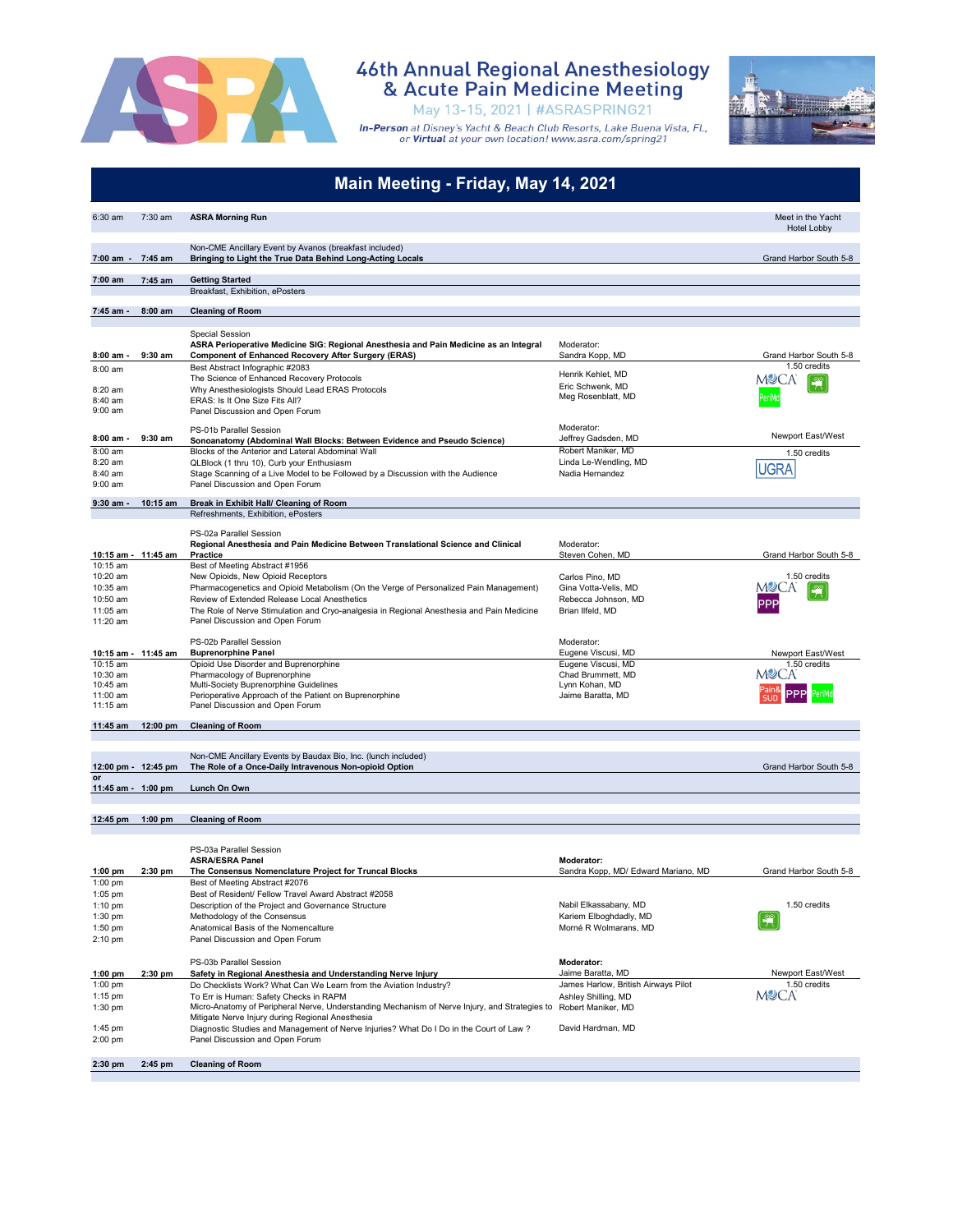

May 13-15, 2021 | #ASRASPRING21



|           |         | PS-04a Parallel Session                                                                                                       | Moderator:                 |                        |
|-----------|---------|-------------------------------------------------------------------------------------------------------------------------------|----------------------------|------------------------|
| 2:45 pm   | 4:15 pm | <b>FOCUS on PoCUS</b>                                                                                                         | Stephen Haskins, MD        | Grand Harbor South 5-8 |
| 2:45 pm   |         | ASRA PoCUS Recommendations for Education and Training                                                                         | Stephen Haskins, MD        | 1.50 credits           |
| $3:00$ pm |         | 4 Cases That Changed My Management                                                                                            | Melissa Byrne, DO, MPH     | MYCA<br><b>UGRA</b>    |
| $3:15$ pm |         | New Kids on the Block: Should I Incorporate Optic Nerve Sheath Ultrasound and Airway                                          | William Manson, MD         |                        |
|           |         | Ultrasound into my Practice?                                                                                                  |                            |                        |
| 3:30 pm   |         | Kids Need PoCUS Too                                                                                                           | Michelle Kars, MD          |                        |
| 3:45 pm   |         | Panel Discussion and Open Forum                                                                                               |                            |                        |
|           |         |                                                                                                                               |                            |                        |
|           |         | PS-04b Parallel Session                                                                                                       | Moderator:                 |                        |
| 2:45 pm   | 4:15 pm | <b>Education in Regional Anesthesia SIG</b>                                                                                   | Edward Mariano, MD         | Newport East/West      |
| $2:45$ pm |         | How We Currently Train Residents and Where We Should be Going with Residency Education in                                     | Linda Le-Wendling, MD      | 1.50 credits           |
| 3:00 pm   |         | The Current and Future Status for Advanced (Fellowship) Training in RA                                                        | Edward Mariano, MD         | PnEd                   |
| 3:15 pm   |         | Current Status of Research in Education for RA and How We Can All Contribute to Advance                                       | Rajnish Gupta, MD          |                        |
|           |         | Practice                                                                                                                      |                            |                        |
| 3:30 pm   |         | How to Develop, Maintain and Advance Skills in RA in Private Practice                                                         | Jennifer Noerenberg, MD    |                        |
| 3:45 pm   |         | Panel Discussion and Open Forum                                                                                               |                            |                        |
|           |         |                                                                                                                               |                            |                        |
| 4:15 pm   | 4:30 pm | <b>Cleaning of Room</b>                                                                                                       |                            |                        |
|           |         |                                                                                                                               |                            |                        |
|           |         |                                                                                                                               |                            |                        |
|           |         | PS-05a Parallel Session                                                                                                       | Moderator:                 |                        |
| 4:30 pm   | 6:00 pm | <b>Essentials of Pediatric Regional Anesthesia</b>                                                                            | Santhanam Suresh, MD       | Grand Harbor South 5-8 |
| 4:30 pm   |         | Getting "Back" on your Feet: Regional Anesthesia for Adolescent Scoliosis Surgery                                             | Michelle Kars, MD          | 1.50 credits           |
| 4:50 pm   |         | Taking the Pain out of Adolescent Sports Injuries                                                                             | Karen Bortesky, MD         | Ped                    |
| 5:10 pm   |         | RA and Compartment Syndrome in Children and Adolesecents                                                                      | Santhanam Suresh, MD       |                        |
| 5:30 pm   |         |                                                                                                                               |                            |                        |
|           |         | Panel Discussion and Open Forum                                                                                               |                            |                        |
|           |         |                                                                                                                               |                            |                        |
|           |         |                                                                                                                               |                            |                        |
|           |         | IS-05 Ask the Experts Interactive Session                                                                                     | Moderator:                 |                        |
| 4:30 pm   | 6:00 pm | Articles that Changed My Practice in the Past 10 Years                                                                        | Brian Sites, MD            | Newport East/West      |
|           |         | Don't miss as experts discuss practice changing papers from the past ten years!                                               | Patrick Tighe, MD          | 1.50 credits           |
|           |         |                                                                                                                               | Kristin Schreiber, MD, PhD |                        |
|           |         |                                                                                                                               | Rebecca Johnson, MD        |                        |
|           |         |                                                                                                                               |                            |                        |
|           |         | <b>Special Event</b>                                                                                                          |                            |                        |
| 6:00 pm   | 7:00 pm | <b>Resident/Fellow and Fellowship Directors Meet and Greet</b><br>Complimentary to Residents/Fellows and Fellowship Directors |                            |                        |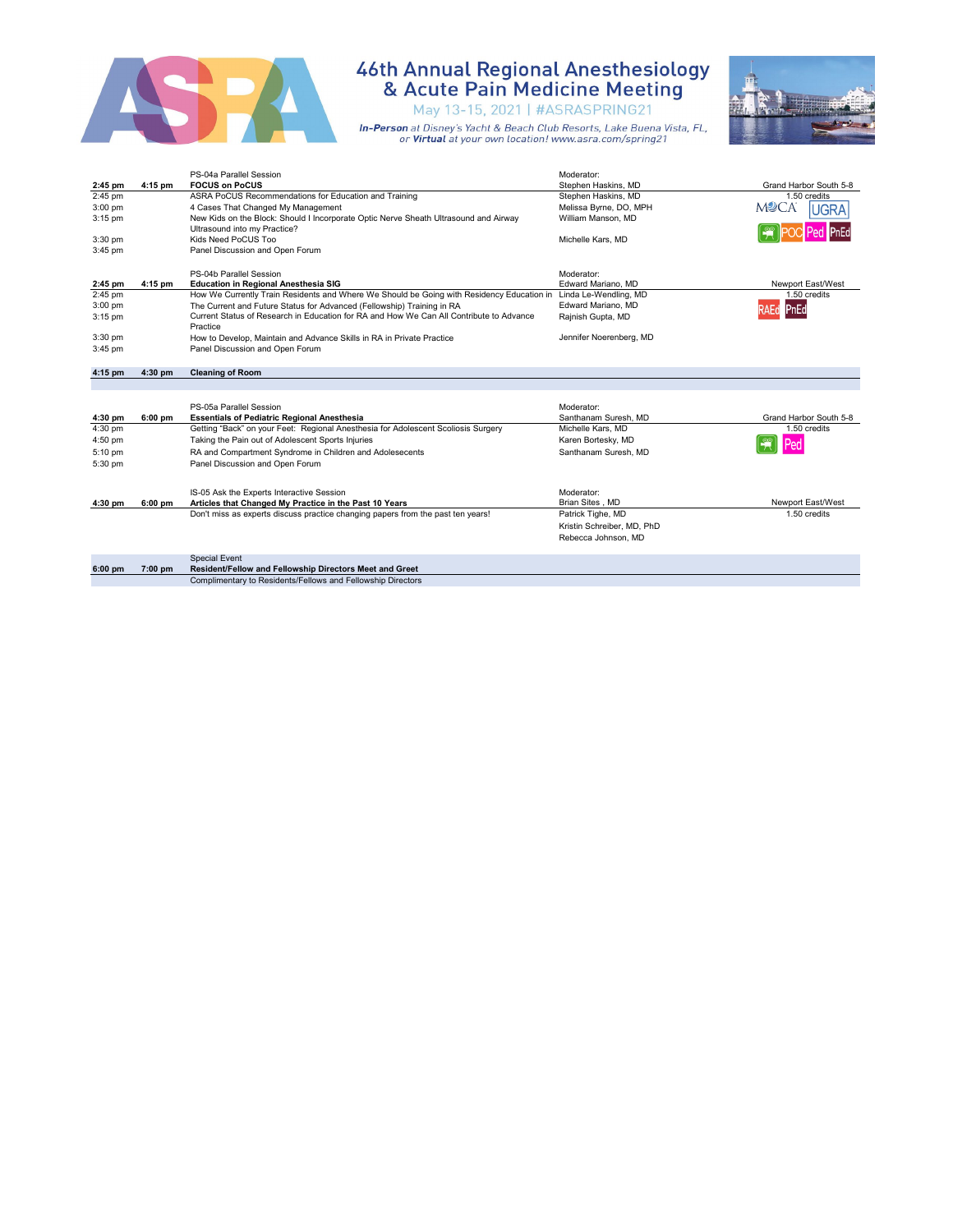

May 13-15, 2021 | #ASRASPRING21



|                        |                    | Main Meeting - Saturday, May 15th, 2021                                                                                                               |                                                                 |                                        |
|------------------------|--------------------|-------------------------------------------------------------------------------------------------------------------------------------------------------|-----------------------------------------------------------------|----------------------------------------|
| 7:00 am                | 7:45 am            | <b>Getting Started</b>                                                                                                                                |                                                                 |                                        |
|                        |                    | Breakfast, Exhibition, ePosters                                                                                                                       |                                                                 |                                        |
| 7:45 am -              | $8:00$ am          | <b>Cleaning of Room</b>                                                                                                                               |                                                                 |                                        |
|                        |                    |                                                                                                                                                       |                                                                 |                                        |
|                        |                    | PS-06a Parallel Session                                                                                                                               |                                                                 |                                        |
|                        |                    | <b>Practice Management Portfolio</b>                                                                                                                  | Moderator:                                                      |                                        |
| $8:00$ am -<br>8:00 am | $9:30$ am          | The 50 Shades of Pain: Acute, Transitional, Chronic, and Everything in Between<br>Best of Meeting Abstract #1968                                      | Jaime Baratta, MD                                               | Grand Harbor South 5-8<br>1.50 credits |
| 8:05 am                |                    | Running an Acute Pain Service in Private Practice                                                                                                     | Gary Schwartz, MD                                               |                                        |
| 8:20 am                |                    | Running an Acute Pain Service in Academic Setting                                                                                                     | Linda Le-Wendling, MD                                           |                                        |
| 8:35 am                |                    | <b>Business Case for TPS</b>                                                                                                                          | Hesham Elsharkawy, MD                                           |                                        |
| $8:50$ am<br>$9:05$ am |                    | University of Toronto Model for TPS<br>Panel Discussion and Open Forum                                                                                | Hance Clarke, MD                                                |                                        |
|                        |                    |                                                                                                                                                       |                                                                 |                                        |
|                        |                    | IS-06 Ask the Experts Interactive Session                                                                                                             | Moderator:<br>Eric Schwenk, MD                                  | Newport East/West                      |
| 8:00 am -              | $9:30$ am          | <b>Perioperative Management of Hip Fractures</b><br>Perioperative Assessment of Hip Fracture Patients: Is it Clearance or Risk Stratification? Why or | Nadia Hernandez, MD                                             | 1.50 credits                           |
|                        |                    | Spinal vs General                                                                                                                                     | Stuart Grant, MD                                                | MYCA                                   |
|                        |                    | Putting it all Together from a Surgeon's Perspective                                                                                                  | Chancellor Gray, MD                                             |                                        |
|                        |                    |                                                                                                                                                       |                                                                 |                                        |
| 9:30 am -              | 10:15 am           | Break in Exhibit Hall/ Cleaning of Room                                                                                                               |                                                                 |                                        |
|                        |                    | Refreshments, Exhibition, ePosters                                                                                                                    |                                                                 |                                        |
|                        |                    | PS-07a Parallel Session                                                                                                                               | Moderator:                                                      |                                        |
| 10:15 am               | 11:45 am           | <b>Perioperative Care Guidelines Panel</b>                                                                                                            | Steven Cohen, MD                                                | Grand Harbor South 5-8                 |
| 10:15 am<br>10:20 am   |                    | Best of Resident/ Fellow Travel Award Abstract #1807                                                                                                  | Steven Cohen, MD                                                |                                        |
| 10:35 am               |                    | Overview of Guidelines<br><b>Infection Control</b>                                                                                                    | David Provenzano, MD                                            | 1.50 credits                           |
| 10:50 am               |                    | Cannabinoids                                                                                                                                          | Shalini Shah, MD                                                |                                        |
| 11:05 am               |                    | Ketamine                                                                                                                                              | Eric Schwenk, MD                                                |                                        |
| 11:20 am               |                    | Panel Discussion and Open Forum                                                                                                                       |                                                                 |                                        |
|                        |                    | PS-07b Parallel Session                                                                                                                               | Moderator:                                                      |                                        |
| 10:15 am               | 11:45 am           | Ambulatory Joint Surgery Program                                                                                                                      | Sandra Kopp, MD                                                 | Newport East/West                      |
| 10:15 am<br>10:35 pm   |                    | Who is In and Who is Out?<br>Pros and Cons for Spinal vs GA for Outpatient Surgery                                                                    | Chancellor Gray, MD<br>Sanjay Sinha, MD                         | 1.50 credits                           |
| 10:55 am               |                    | Best Analgesic Regimen for Ambulatory TJA                                                                                                             | Jinlei Li, MD                                                   |                                        |
| 11:15 am               |                    | Panel Discussion and Open Forum                                                                                                                       |                                                                 |                                        |
| 11:45 am               | $12:00 \text{ pm}$ | <b>Cleaning of Room/ Set-Up</b>                                                                                                                       |                                                                 |                                        |
|                        |                    |                                                                                                                                                       |                                                                 |                                        |
| 11:50 am               | $1:15$ pm          | <b>Excellence in ASRA Awards Luncheon</b>                                                                                                             | Nabil Elkassabany, MD                                           | Grand Harbor South 5-8                 |
| 11:50 am               |                    | Buffet Lunch Service (lunch tickets: \$10 member, \$20 non-member)                                                                                    |                                                                 | 0.75 credits                           |
| 12:05 pm               |                    | ASRA Research Committee Update                                                                                                                        | Gina Votta-Velis, MD, PhD                                       |                                        |
| 12:10 pm<br>12:15 pm   |                    | Carl Koller Memorial Research Grant Update<br>Pass the Torch                                                                                          | Ki- Jinn Chin, MD<br>Eugene Viscusi, MD/ Samer Narouze, MD, PhD |                                        |
| 12:20 pm               |                    | Introduction to Labat Awardees                                                                                                                        | Stuart Grant, MD                                                |                                        |
| 12:25 pm               |                    | 2020 Gaston Labat Remarks                                                                                                                             | Guy Weinberg, MD                                                |                                        |
| 12:35 pm               |                    | Gaston Labat Lecture: TBD                                                                                                                             | F. Kayser Enneking, MD                                          |                                        |
| 1:15 pm                |                    | Adjournment and Move to Next Session                                                                                                                  |                                                                 |                                        |
| $1:15$ pm              | $1:30$ pm          | <b>Cleaning of Room</b>                                                                                                                               |                                                                 |                                        |
|                        |                    |                                                                                                                                                       |                                                                 |                                        |
|                        |                    | PS-08a Parallel Session                                                                                                                               | Moderator:                                                      |                                        |
| 1:30 pm<br>1:30 pm     | $3:00$ pm          | Nuts and Bolts of Starting a Global Health Program with Regional Anesthesia Focus                                                                     | Ralf Gebhard, MD                                                | Grand Harbor South 5-8                 |
| 1:45 pm                |                    | Development of a Relationship with a Host Country<br>How to Develop a Sustainable and Ongoing Program as Long as the Need Exists                      | Alberto Ardon, MD<br>Karen Bortesky, MD                         | 1.50 credits                           |
| 2:00 pm                |                    | How Do I Get Involved?                                                                                                                                | Ralf Gebhard, MD                                                |                                        |
| 2:15 pm                |                    | Experience of Individual Efforts                                                                                                                      | Margaret Holtz, MD                                              |                                        |
| 2:30 pm                |                    | Panel Discussion and Open Forum                                                                                                                       |                                                                 |                                        |
|                        |                    | IS-07 Ask the Experts Interactive Session                                                                                                             | Moderator:                                                      |                                        |
| 1:30 pm                | $3:00$ pm          | This is How I Do It, RA-APM Shark Tank                                                                                                                | Rajnish Gupta, MD                                               | Newport East/West                      |
|                        |                    | Call for Videos: Challenges, Pearls, and Cases                                                                                                        | Meg Rosenblatt, MD<br>Stuart Grant, MD                          | 1.50 credits                           |
|                        |                    |                                                                                                                                                       | Rajnish Gupta, MD                                               |                                        |
| $3.00 \text{ nm}$      | 3.15nm             | Cleaning of Poom                                                                                                                                      |                                                                 |                                        |